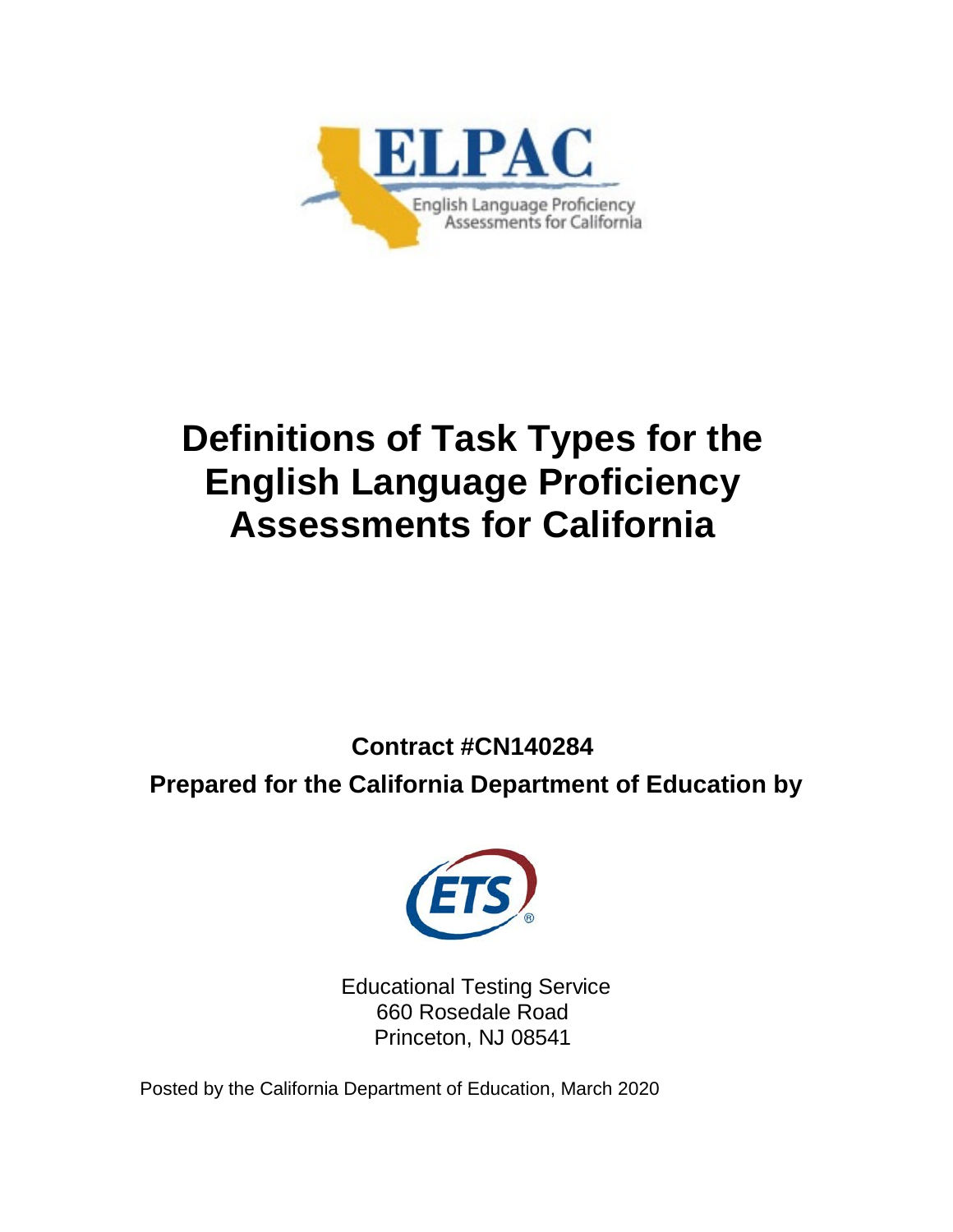## **Table of Contents**

## **List of Tables**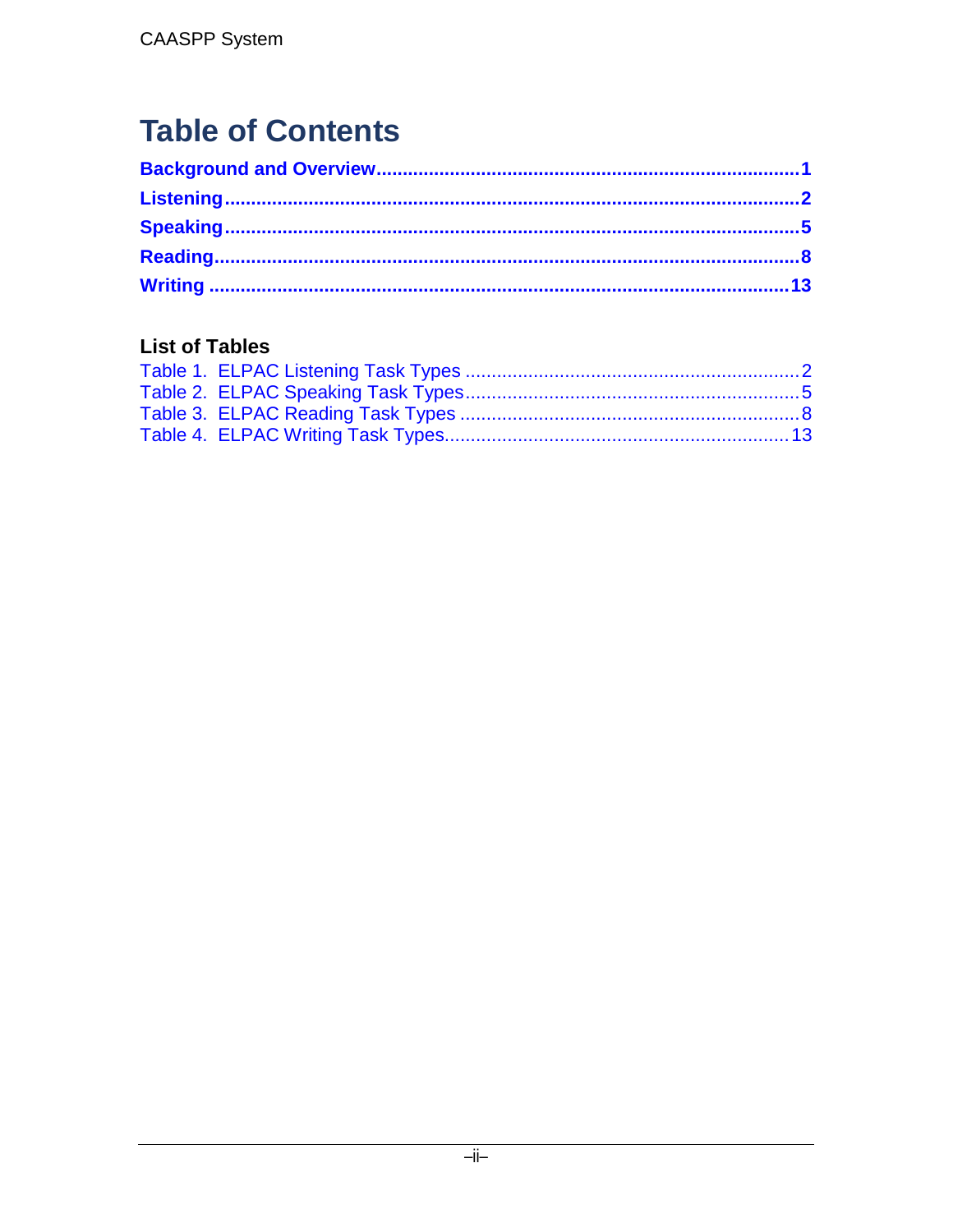

## <span id="page-2-0"></span>**Background and Overview**

The Definitions of Task Types for the English Language Proficiency Assessments for California (ELPAC) provides context for the Test Blueprints for the Initial ELPAC and the Test Blueprints for the Summative ELPAC.

This document consists of four tables that contain information about the task types in each of the four language domains of Listening, Speaking, Reading, and Writing. All ELPAC task types are aligned with the 2012 California *English Language Development Standards, Kindergarten Through Grade 12* (2012 ELD Standards). Task types and standards may have different degrees of alignment—primary or secondary. Primary alignment indicates that there is a close or strong match in terms of the language knowledge, skills, and abilities covered by both the task type and the standard. Secondary alignment indicates that there is a moderate or partial match between the standard and the item in terms of language knowledge, skills, and abilities. This document provides the primary alignment of each task type with the 2012 ELD Standards. Information about secondary alignment is provided in the test blueprints.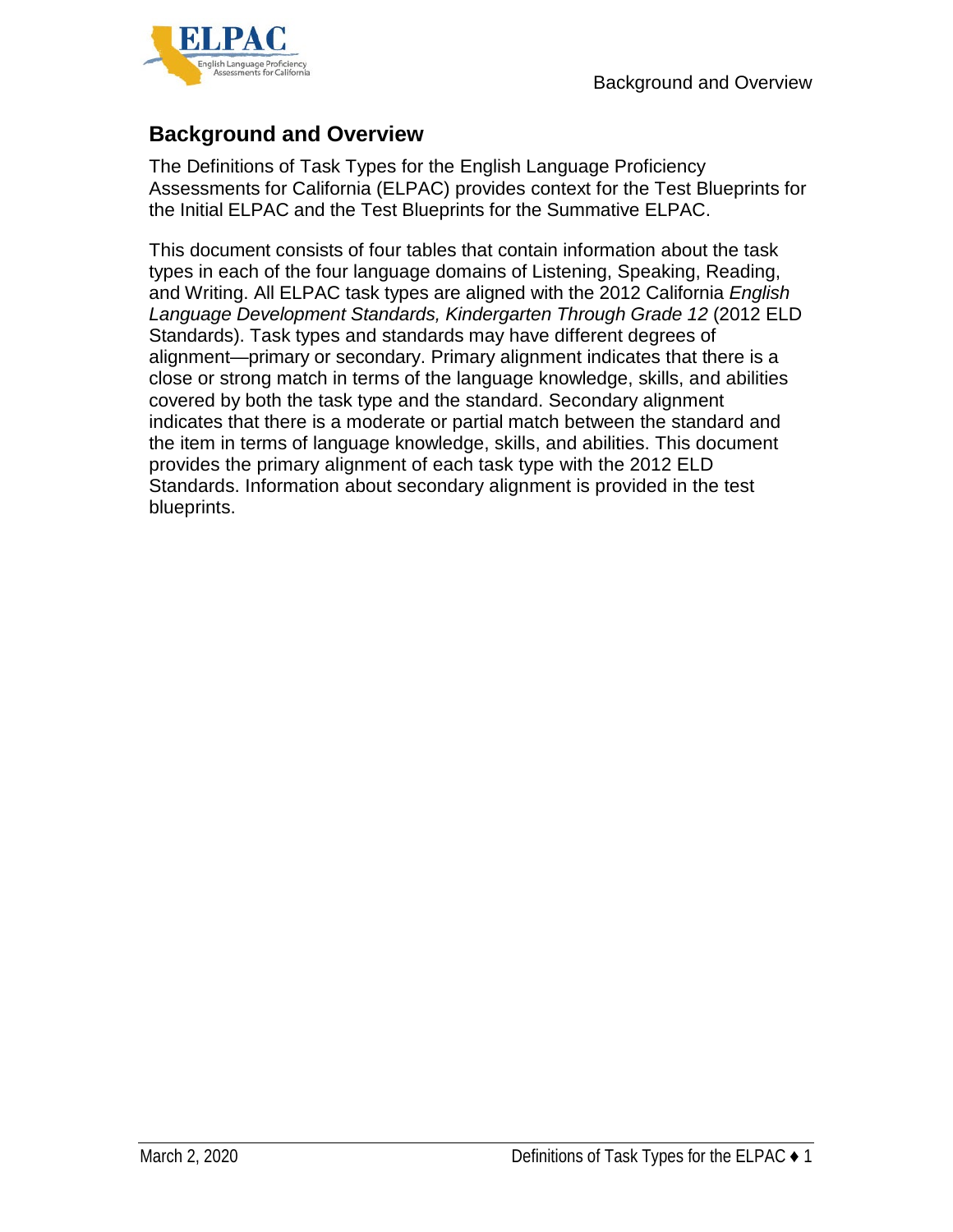

## **Listening**

The ELPAC Listening domain consists of five task types in total., A student will encounter three or four of these task types on any single test depending on the student's grade level. Some task types consist of discrete items, and others consist of sets with multiple items. The task types are described in the following table.

<span id="page-3-2"></span><span id="page-3-1"></span><span id="page-3-0"></span>

| <b>Listening Task Type</b>                                                                                                                                                                                                                                                                                                                                                                                                                                                                                                                                                                                                                   | <b>Aligned Primary ELD</b><br><b>Standards</b>                                                                                 | Discrete/Set,<br><b>Point Value</b>             |
|----------------------------------------------------------------------------------------------------------------------------------------------------------------------------------------------------------------------------------------------------------------------------------------------------------------------------------------------------------------------------------------------------------------------------------------------------------------------------------------------------------------------------------------------------------------------------------------------------------------------------------------------|--------------------------------------------------------------------------------------------------------------------------------|-------------------------------------------------|
| <b>Listen to a Short Exchange</b><br>(Picture or Written Options-Initial: K, 1, 2; Summative: K, 1.<br>Written Options Only-lnitial: 3-5, 6-8, 9-12; Summative: 2, 3-5, 6-8, 9-10, 11-12)                                                                                                                                                                                                                                                                                                                                                                                                                                                    |                                                                                                                                |                                                 |
| Communicative Context: The test taker shows the ability to listen to a short conversation<br>attentively by answering questions.<br>Stimulus: The test taker hears an audio recording of a two-turn exchange between two<br>speakers. The speakers may be two classmates (one female and one male) or one<br>student and one teacher.                                                                                                                                                                                                                                                                                                        | <b>PI.A.1</b><br>Exchanging<br>information and ideas.<br>PI.B.5 Listening<br>actively, or PII.A.2<br>Understanding<br>cohesion | Discrete,<br>1 point                            |
| Response: All items are multiple-choice comprehension questions. All questions and options<br>are available as text and as audio recordings. The examiner enters responses for K-2<br>students. Grades 3-12 students enter their own responses.<br><b>Listen to a Classroom Conversation</b>                                                                                                                                                                                                                                                                                                                                                 |                                                                                                                                |                                                 |
| (Picture or Written Options-Summative: 1.<br>Written Options Only-lnitial: 3-5, 6-8, 9-12; Summative: 2, 3-5, 6-8, 9-10, 11-12)<br>Communicative Context: The test taker shows the ability to listen to a discussion attentively by<br>answering questions.<br>Stimulus: The test taker listens to an audio recording of a discussion between two<br>students or a student and a teacher.<br>Response: All items are multiple-choice comprehension questions. All questions and options<br>are available as text and as audio recordings. The examiner enters responses for K-2<br>students. Grades 3-12 students enter their own responses. | <b>PI.A.1</b><br>Exchanging<br>information and<br>ideas, PI.A.3<br>Offering opinions,<br>or PI.B.5<br>Listening actively       | Set of $2-3$<br>items,<br>2-3 points per<br>set |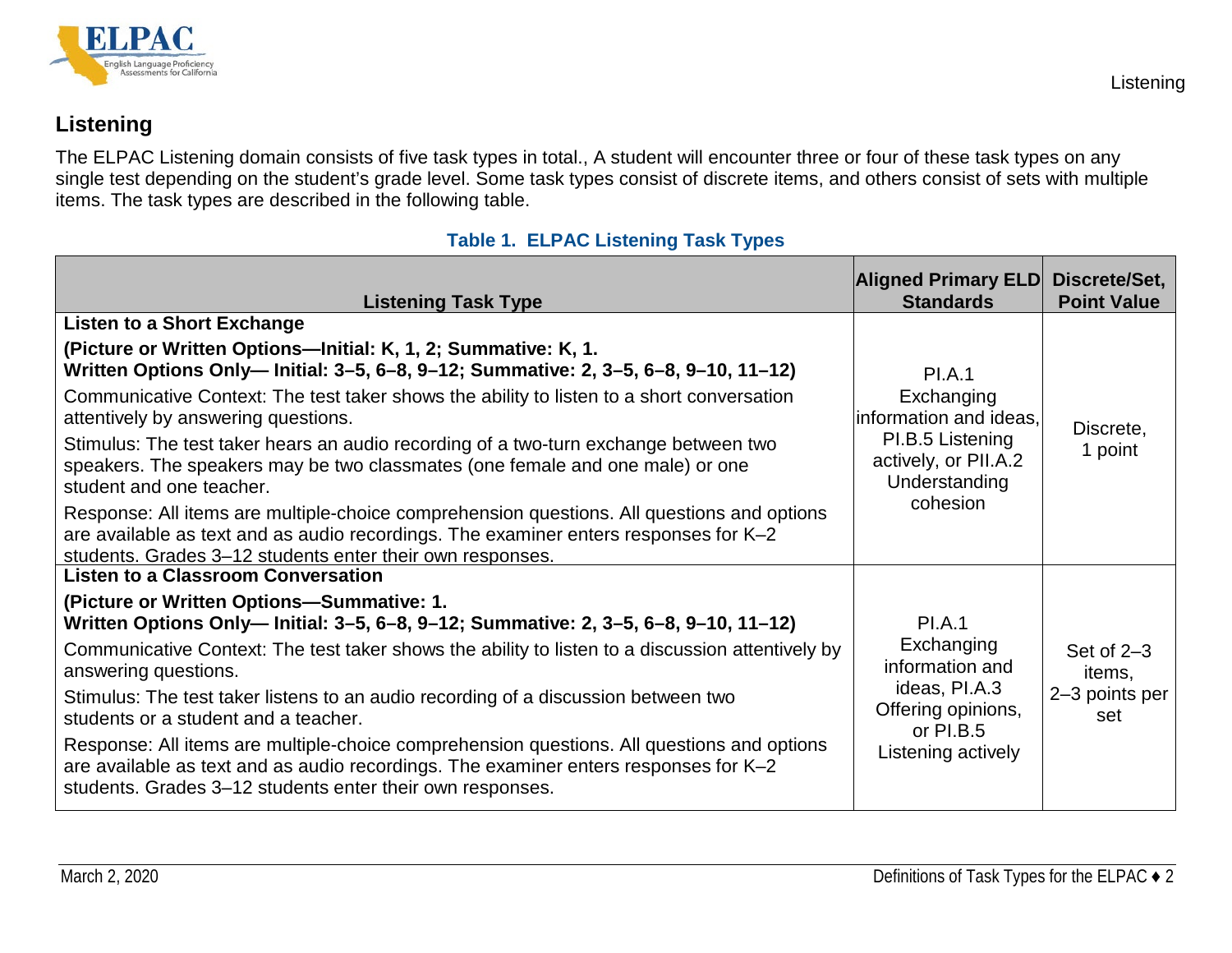

| <b>Listening Task Type</b>                                                                                                                                                                                                                                                                                                                                                                                                                                                                                                                                                                                                                                                                                       | <b>Aligned Primary ELD</b><br><b>Standards</b>                                                                                                                                                                        | Discrete/Set,<br><b>Point Value</b>           |
|------------------------------------------------------------------------------------------------------------------------------------------------------------------------------------------------------------------------------------------------------------------------------------------------------------------------------------------------------------------------------------------------------------------------------------------------------------------------------------------------------------------------------------------------------------------------------------------------------------------------------------------------------------------------------------------------------------------|-----------------------------------------------------------------------------------------------------------------------------------------------------------------------------------------------------------------------|-----------------------------------------------|
| <b>Listen to a Story</b><br>(Picture or Written Options-Initial: K, 1, 2; Summative: K, 1.<br>Written Options Only-Initial: 3-5; Summative: 2, 3-5)<br>Communicative Context: The test taker demonstrates active listening to a story by answering<br>detailed questions.<br>Stimulus: The test taker listens to an audio recording of a story. The story includes a<br>conversation, which is provided using either direct speech, indirect speech, or both.<br>Response: All items are multiple-choice comprehension questions. All questions and options<br>are available as text and as audio recordings. The examiner enters responses for K-2<br>students. Grades 3-12 students enter their own responses. | Most items with<br>PI.B.5 Listening<br>actively; some items<br>with PII.A.I<br>Understanding text<br>structure                                                                                                        | Set of 3<br>items,<br>3 points<br>per set     |
| <b>Listen to an Oral Presentation</b><br>(Picture or Written Options-Initial: K, 1, 2; Summative: K, 1.<br>Written Options Only--lnitial: 3-5, 6-8, 9-12; Summative: 2, 3-5, 6-8, 9-10, 11-<br>12)<br>Communicative Context: The test taker demonstrates active listening to an oral presentation<br>by answering detailed questions.<br>Stimulus: The test taker listens to an audio recording of a teacher giving a presentation.<br>Response: All items are multiple-choice comprehension questions. All questions and options<br>are available as text and as audio recordings. The examiner enters responses for K-2<br>students. Grades 3-12 students enter their own responses.                           | Most items with PI.B.5<br>Listening actively;<br>some items at grades<br>$6-12$ with PI.B.7<br>Evaluating language<br>choices, PI.B.8<br>Analyzing language<br>choices, or PII.A.I<br>Understanding text<br>structure | Set of 3-4<br>items,<br>3-4 points<br>per set |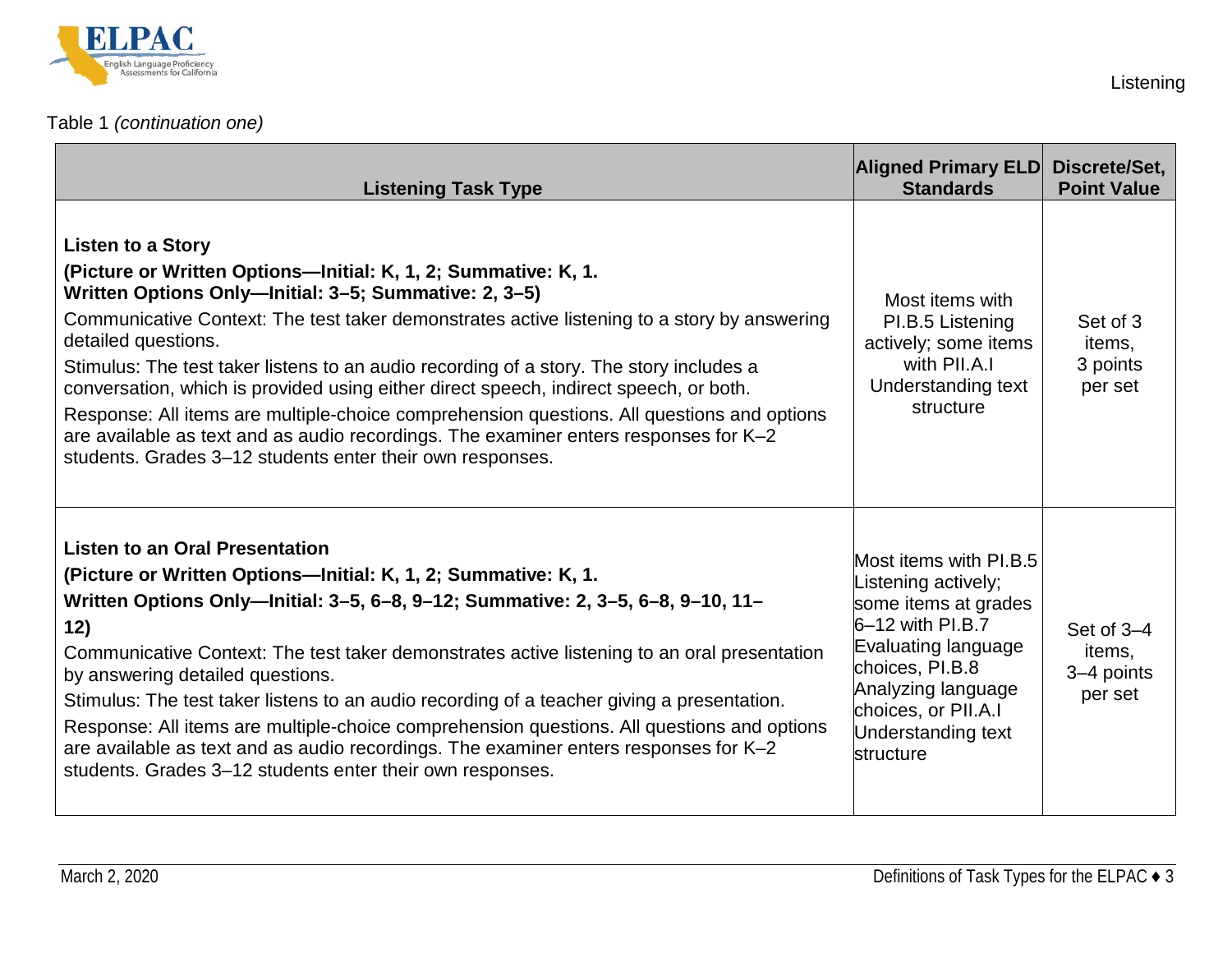

| <b>Listening Task Type</b>                                                                                                                                                                                                                                                                                                                                                                                                                                                                                                                                                                                                                                   | <b>Aligned Primary ELD</b><br><b>Standards</b>                                                                                                                                                 | Discrete/Set,<br><b>Point Value</b>       |
|--------------------------------------------------------------------------------------------------------------------------------------------------------------------------------------------------------------------------------------------------------------------------------------------------------------------------------------------------------------------------------------------------------------------------------------------------------------------------------------------------------------------------------------------------------------------------------------------------------------------------------------------------------------|------------------------------------------------------------------------------------------------------------------------------------------------------------------------------------------------|-------------------------------------------|
| Listen to a Speaker Support an Opinion<br>(Initial: 9-10, 11-12; Summative: 6-8, 9-12)<br>Communicative Context: The test taker answers detailed questions to demonstrate active<br>listening to a speaker's support of an opinion.<br>Stimulus: The test taker listens to an audio recording of one student supporting an opinion<br>about a grade-appropriate topic in a conversation with a classmate.<br>Response: All items are multiple-choice comprehension questions. All questions and options<br>are available as text and as audio recordings. The examiner enters responses for K-2<br>students. Grades 3-12 students enter their own responses. | PI.A.3<br>Offering opinions,<br>PI.B.5 Listening<br>actively, PI.B.7<br>Evaluating language<br>choices, PI.B.8<br>Analyzing language<br>choices, or PII.A.1<br>Understanding text<br>structure | Set of 4<br>items,<br>4 points per<br>set |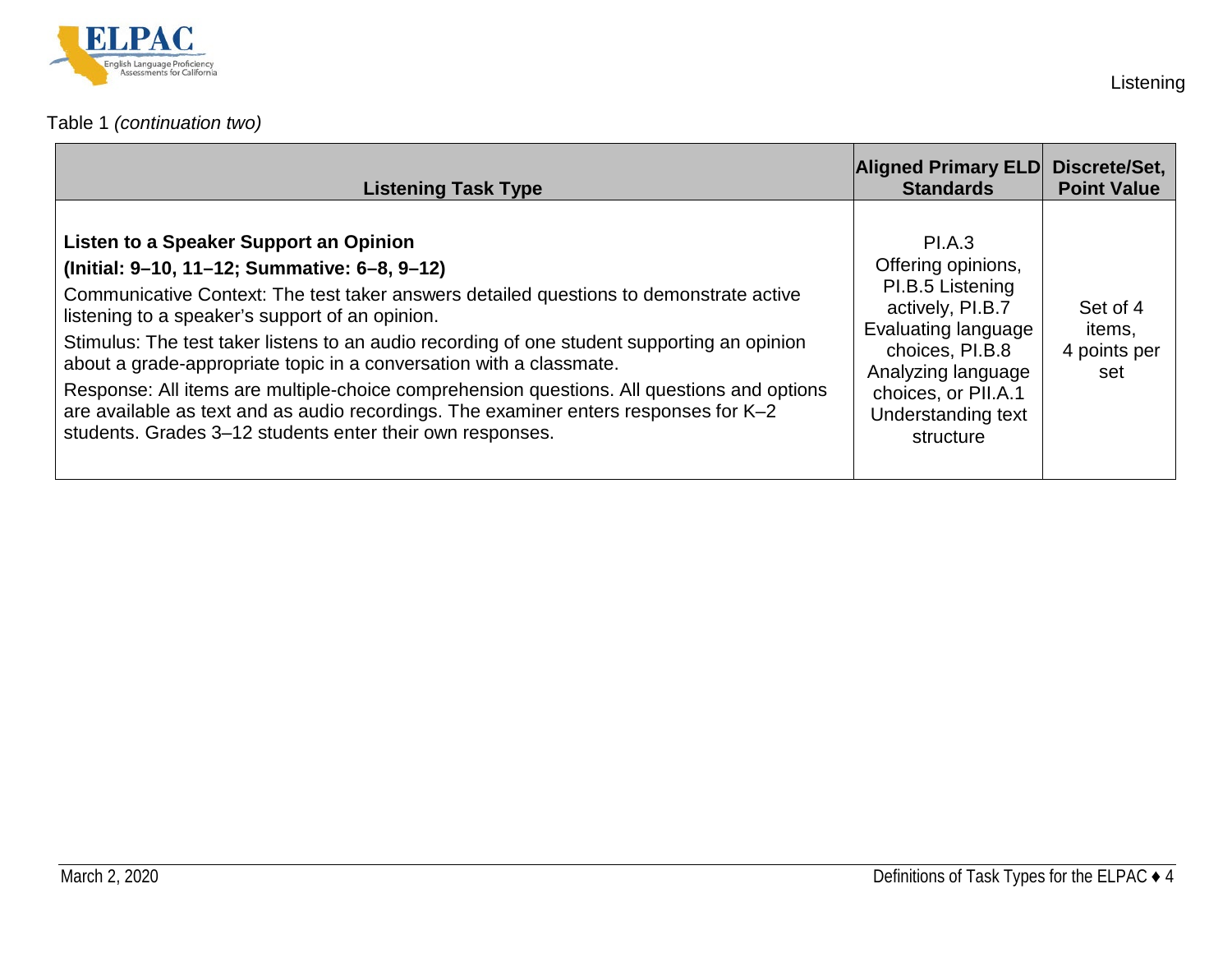

## **Speaking**

The Speaking domain consists of six different task types. Each task type contains constructed-response items aligned with specific standards in the collaborative and productive modes of communication and is meant to elicit information about a range of proficiency levels. The tasks are described in the following table.

#### **Table 2. ELPAC Speaking Task Types**

<span id="page-6-2"></span><span id="page-6-1"></span><span id="page-6-0"></span>

| <b>Speaking Task Type</b>                                                                                                                                                                                                                                                                                                                                                                                                                                                                                                                                                               | <b>Aligned Primary</b><br><b>ELD Standards</b>          | Discrete/Set,<br><b>Point Value</b>                                                                        |
|-----------------------------------------------------------------------------------------------------------------------------------------------------------------------------------------------------------------------------------------------------------------------------------------------------------------------------------------------------------------------------------------------------------------------------------------------------------------------------------------------------------------------------------------------------------------------------------------|---------------------------------------------------------|------------------------------------------------------------------------------------------------------------|
| <b>Talk about a Scene</b><br>(Initial: all grades and grade spans; Summative: all grades and grade spans)<br>Communicative Context: The test taker describes a common scene to a teacher.<br>Stimulus: The test taker views a scene from a school or a familiar place that shows a number of<br>people doing common activities.<br>Prompts: The examiner asks a number of questions about the scene.<br>Response: The test taker responds by answering questions about the scene.<br>Scoring: The examiner scores the response in real time based on Speaking Rubrics.                  | <b>PI.A.1</b><br>Exchanging<br>information<br>and ideas | Initial:<br>Set of 6 items,<br>9 points per set<br>Summative:<br>Set of 4<br>items,<br>6 points per<br>set |
| <b>Speech Functions</b><br>(Initial: 3-5, 6-8, 9-12; Summative: 2, 3-5, 6-8, 9-10, 11-12)<br>Communicative Context: The test taker uses language to inform, persuade, make a request,<br>etc., in an appropriate manner to a student or a teacher.<br>Stimulus: The examiner describes a situation.<br>Prompt: The examiner asks what the student would say or ask in the situation.<br>Response: The test taker responds with a statement or a question that is appropriate<br>for the situation.<br>Scoring: The examiner scores the response in real time based on Speaking Rubrics. | PI.A.4 Adapting<br>language<br>choices                  | Discrete,<br>2 points                                                                                      |

Speaking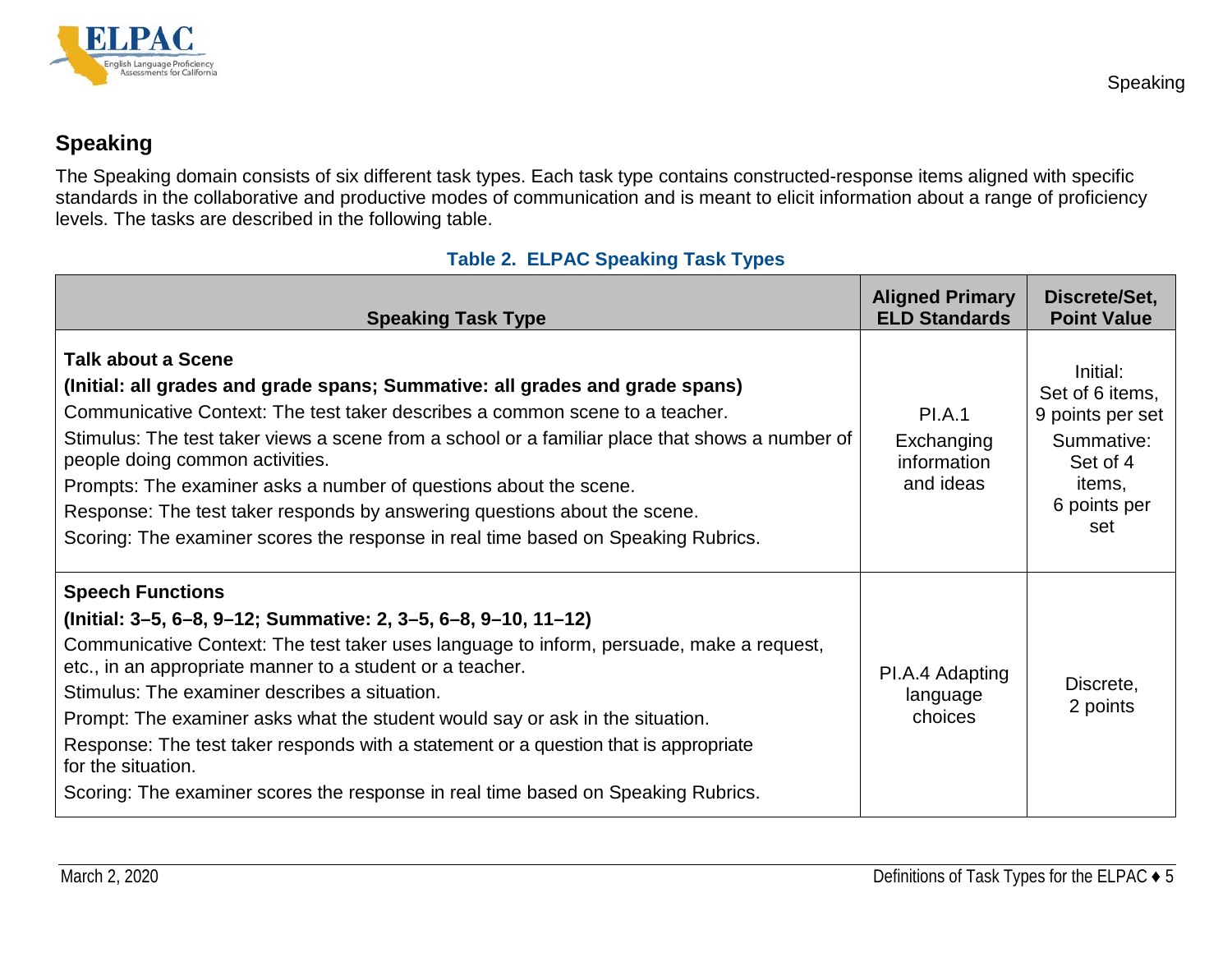

| <b>Speaking Task Type</b>                                                                                                                                                                                                                                                                                                                                                                                                                                                                                                                                                                                           | <b>Aligned Primary</b><br><b>ELD Standards</b>                                                                                    | Discrete/Set,<br><b>Point Value</b>                               |
|---------------------------------------------------------------------------------------------------------------------------------------------------------------------------------------------------------------------------------------------------------------------------------------------------------------------------------------------------------------------------------------------------------------------------------------------------------------------------------------------------------------------------------------------------------------------------------------------------------------------|-----------------------------------------------------------------------------------------------------------------------------------|-------------------------------------------------------------------|
| <b>Support an Opinion</b><br>(Initial: K; Summative: all grades and grade spans)<br>Communicative Context: The test taker expresses and supports an opinion about why one<br>activity, event, or object is better than another.<br>Stimulus: Two activities, events, or objects are introduced.<br>Prompt: The examiner asks the test taker to provide his/her opinion about which activity, event,<br>or object is better along with appropriate support.<br>Response: The test taker provides an opinion along with support.<br>Scoring: The examiner scores the response in real time based on Speaking Rubrics. | <b>PI.C.11</b><br>Supporting<br>opinions (grades<br>$K-5$ ; PI.A.3<br>Offering opinions<br>$\left( \text{grades } 6 - 12 \right)$ | Discrete,<br>Grades K-2:<br>2 points;<br>Grades 3-12:<br>3 points |
| Retell a Narrative (Integrated Skills: Speaking with Listening)<br>(Initial: K, 1, 2; Summative: K, 1, 2, 3–5)<br>Communicative Context: The test taker gives a brief oral presentation to the class about a<br>series of events.<br>Stimulus: The test taker listens to a story that follows a series of pictures.<br>Prompt: The examiner asks the test taker to retell the story.<br>Response: The test taker views the pictures and retells the story.<br>Scoring: The examiner scores the response in real time based on Speaking Rubrics.                                                                     | <b>PI.C.9</b><br>Presenting                                                                                                       | Discrete,<br>4 points                                             |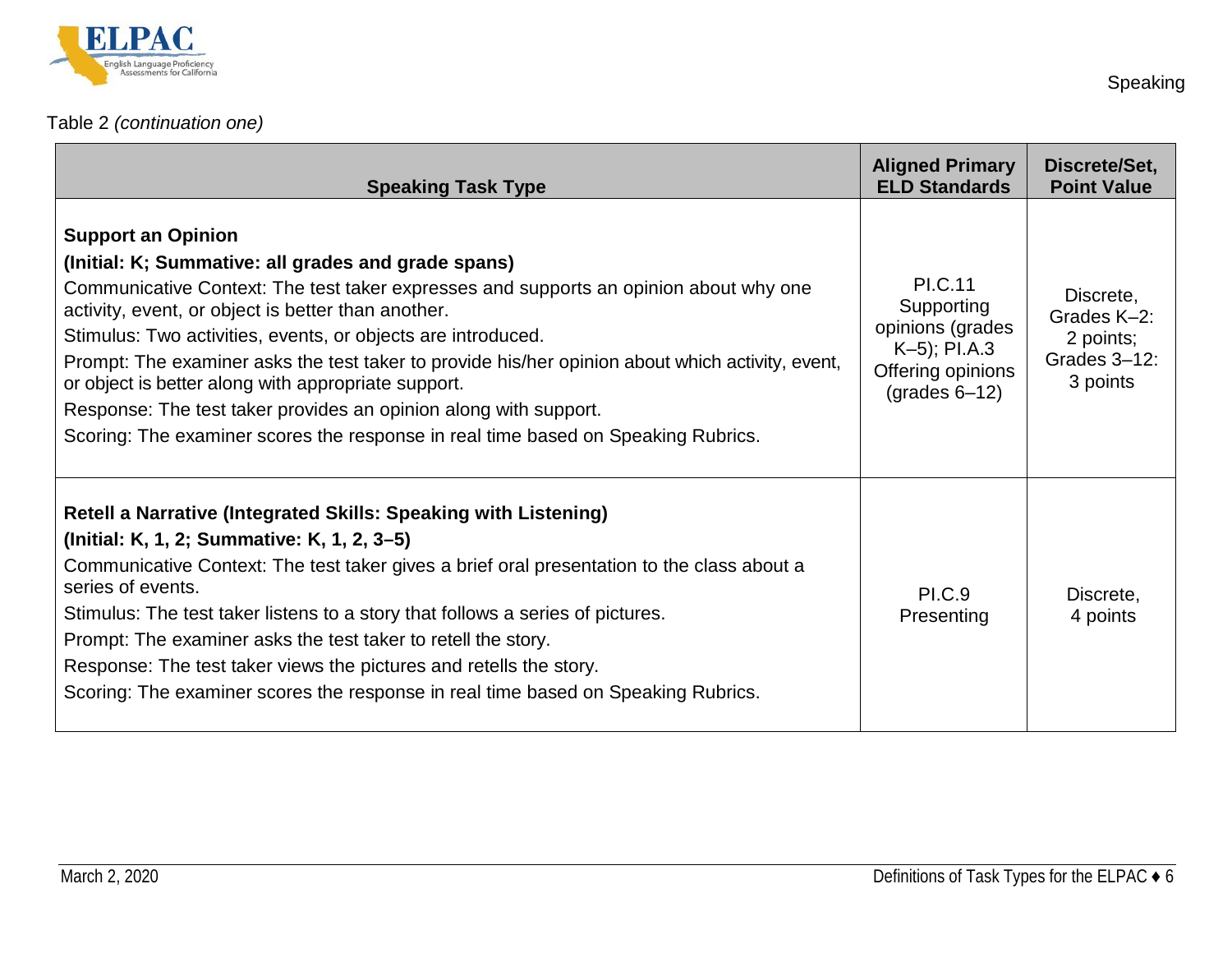

## [Table 2](#page-6-2) *(continuation two)*

| <b>Speaking Task Type</b>                                                                                                                                                                                                                                                                                                                                                                                                                                                                                                                                                                                                                                                                                                                                                                                                                                                                                            | <b>Aligned Primary</b><br><b>ELD Standards</b>                                                                                      | Discrete/Set,<br><b>Point Value</b>    |
|----------------------------------------------------------------------------------------------------------------------------------------------------------------------------------------------------------------------------------------------------------------------------------------------------------------------------------------------------------------------------------------------------------------------------------------------------------------------------------------------------------------------------------------------------------------------------------------------------------------------------------------------------------------------------------------------------------------------------------------------------------------------------------------------------------------------------------------------------------------------------------------------------------------------|-------------------------------------------------------------------------------------------------------------------------------------|----------------------------------------|
| Present and Discuss Information (Integrated Skills: Speaking with Reading)<br>(Summative: 6-8, 9-10, 11-12)<br>Communicative Context: The test taker summarizes information from a graph, chart, or<br>image and then supports an opinion using the information.<br>Stimulus: The test taker views a graph, chart, or image that provides information from the<br>school or community (e.g., a bar graph showing different ways in which students exercise each<br>day).<br>Prompt: The test taker is prompted to read the information and then answer two questions. The<br>first question asks for a summary of the information. The second question asks for the test<br>taker's opinion about a false statement regarding the information.<br>Response: The test taker responds to the two questions about the information.<br>Scoring: The examiner scores the response in real time based on Speaking Rubrics. | Question 1 has<br>alignment with<br><b>PI.C.9</b><br>Presenting;<br>question 2 has<br>alignment with<br>PI.A.3 Offering<br>opinions | Set of 2 items,<br>6 points per<br>set |
| Summarize an Academic Presentation (Integrated Skills: Speaking with Listening)<br>(Initial: 1, 2, 3–5, 6–8, 9–12; Summative: K, 1, 2, 3–5, 6–8, 9–10, 11–12)<br>Communicative Context: The test taker summarizes a presentation.<br>Stimulus: The test taker listens to an academic presentation while looking at a related<br>picture or pictures. At K-2, the test examiner reads the presentation from a script. At<br>grades 3–12, the presentation is played from an audio recording.<br>Prompt: The test taker is prompted to summarize the main points of the presentation using the<br>picture(s) and any key terms, if provided.<br>Response: The test taker uses information from the presentation to summarize the main points<br>of the presentation.<br>Scoring: The examiner scores the response in real time based on Speaking Rubrics.                                                              | <b>PI.C.9</b><br>Presenting                                                                                                         | Discrete,<br>4 points                  |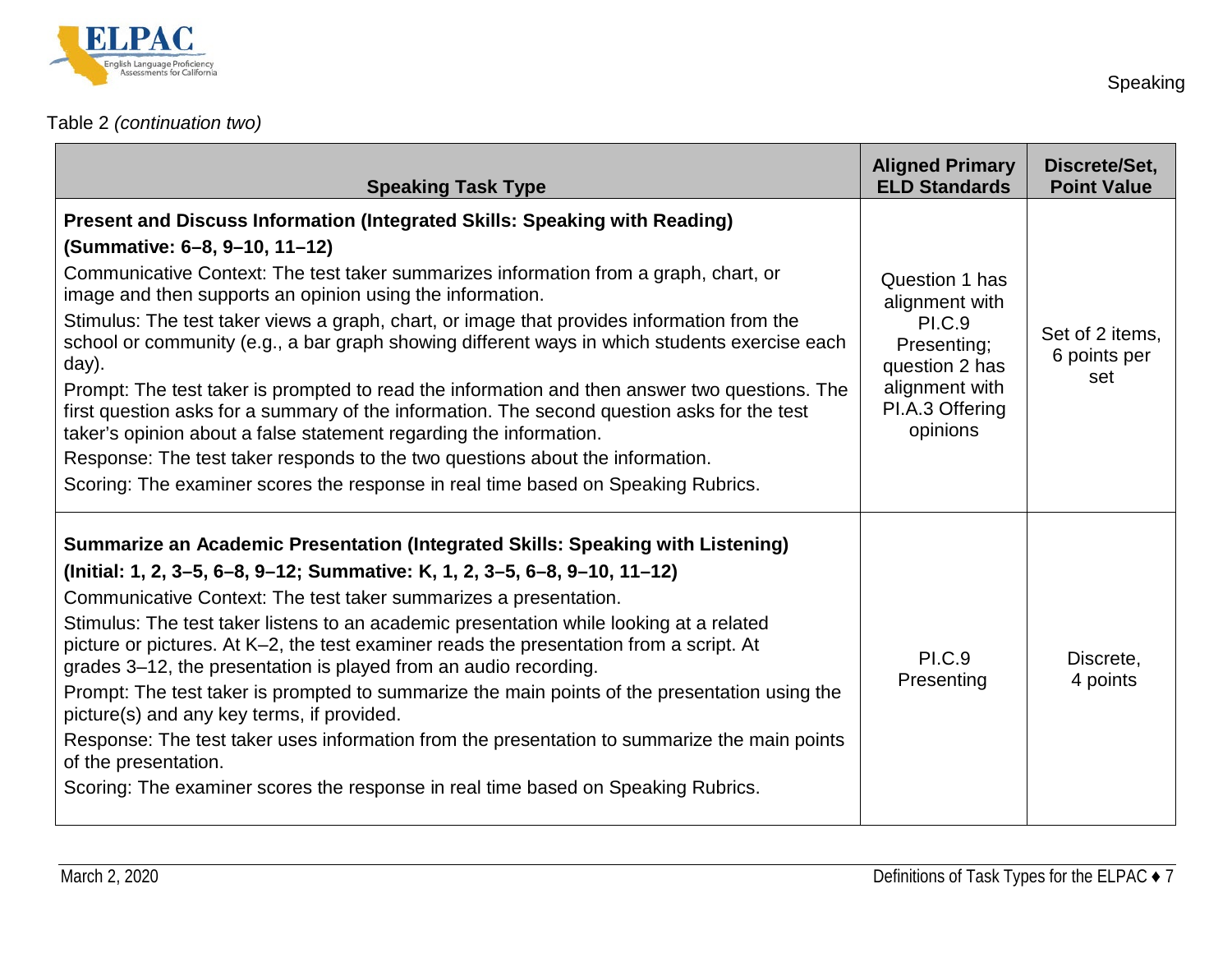

## **Reading**

The ELPAC Reading domain consists of nine task types in total, and a student will encounter three to five of these task types on any single test depending on the student's grade level. Some task types consist of discrete items, and others consist of sets with multiple items. The task types are described in the following table.

#### **Table 3. ELPAC Reading Task Types**

<span id="page-9-2"></span><span id="page-9-1"></span><span id="page-9-0"></span>

| <b>Reading Task Type</b>                                                                                                                                                                                                                                                                                                                                                                                                                                                                                                                                                                                                                                                                                                                                                                                                                                                                                                                                                                                                                           | <b>Aligned Primary</b><br><b>ELD Standards</b> | Discrete/Set,<br><b>Point Value</b>    |
|----------------------------------------------------------------------------------------------------------------------------------------------------------------------------------------------------------------------------------------------------------------------------------------------------------------------------------------------------------------------------------------------------------------------------------------------------------------------------------------------------------------------------------------------------------------------------------------------------------------------------------------------------------------------------------------------------------------------------------------------------------------------------------------------------------------------------------------------------------------------------------------------------------------------------------------------------------------------------------------------------------------------------------------------------|------------------------------------------------|----------------------------------------|
| <b>Read-Along Word with Scaffolding</b><br>(Initial: K; Summative: K)<br>Communicative Context: The test taker and a teacher are reading together.<br>Stimulus: The test taker listens to a word and reads along while looking at three picture<br>options. This is preceded by foundational literacy skills items, in which the test administrator<br>supports the test taker in decoding the word.<br>Prompt: The test taker is asked to decode a word. The test taker is then asked which picture<br>matches the word.<br>Response and Scoring: The test taker provides verbal responses to the first five questions<br>about the names of the letters in a word, the sounds of the letters in the word, and the student's<br>ability to read the word. The examiner assesses the responses to the first five questions based<br>on a Foundational Literacy Skills Rubric and enters a score of 0-2. For the last question, the<br>test taker points to the picture that represents the word and the examiner enters the student's<br>response. | <b>PI.B.6</b><br>Reading/viewing<br>closely    | Set of 2 items.<br>3 points per<br>set |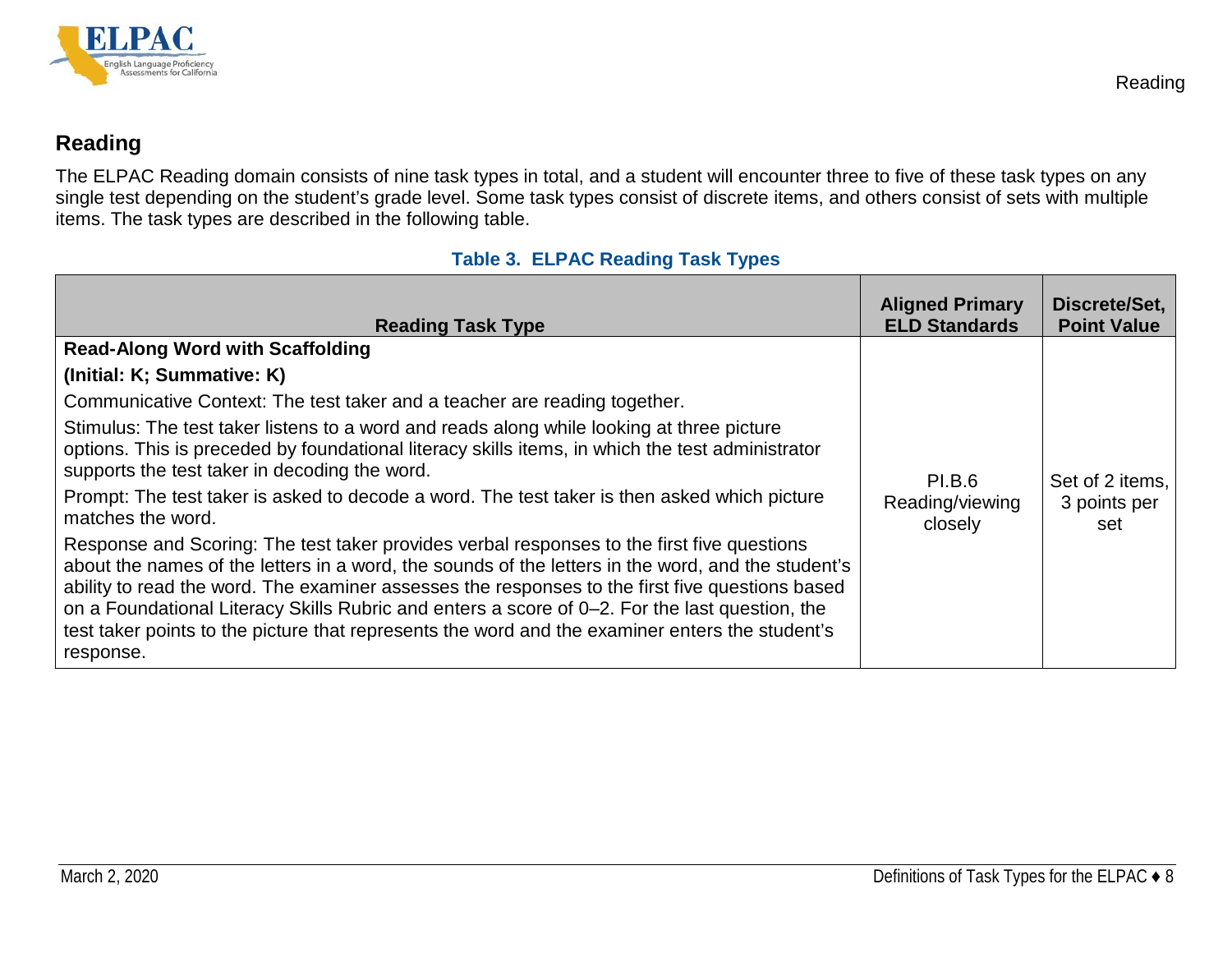

| <b>Reading Task Type</b>                                                                                                                                                                                                                                                                                                                                                                                                                                                                                                                                                                                                                                                                                                                                                                                                                                                                                                                             | <b>Aligned Primary</b><br><b>ELD Standards</b> | Discrete/Set,<br><b>Point Value</b>       |
|------------------------------------------------------------------------------------------------------------------------------------------------------------------------------------------------------------------------------------------------------------------------------------------------------------------------------------------------------------------------------------------------------------------------------------------------------------------------------------------------------------------------------------------------------------------------------------------------------------------------------------------------------------------------------------------------------------------------------------------------------------------------------------------------------------------------------------------------------------------------------------------------------------------------------------------------------|------------------------------------------------|-------------------------------------------|
| <b>Read-Along Story with Scaffolding</b><br>(Initial: K, 1; Summative: K)<br>Communicative Context: The test taker reads a story together with the teacher.<br>Stimulus: The test taker listens to a story and reads along. The test administrator sweeps his or<br>her finger under the text while reading the story aloud. This is preceded by foundational literacy<br>items in which the test administrator supports the test taker.<br>Response and Scoring: The test taker provides spoken responses to the first two questions<br>about the pre-reading skills of where to begin reading and the direction of reading. The test<br>administrator assesses the responses to the first two questions based on a rubric and enters a<br>score of 0-2. For the last three comprehension questions, the test taker chooses the correct<br>answer from a set of three written and spoken options and the examiner enters the student's<br>response. | <b>PI.B.6</b><br>Reading/viewing<br>closely    | Set of 4<br>items,<br>5 points per<br>set |
| <b>Read-Along Information</b><br>(Initial: 1; Summative: K)<br>Communicative Context: The test taker and a teacher read an informational text together.<br>Stimulus: The test taker listens to informational text and reads along. The test administrator<br>sweeps his or her finger under the text while reading the information aloud.<br>Response: The test taker chooses the correct answer from a set of three written and spoken<br>options. The examiner enters the student's response.                                                                                                                                                                                                                                                                                                                                                                                                                                                      | <b>PI.B.6</b><br>Reading/viewing<br>closely    | Set of 3<br>items,<br>3 points<br>per set |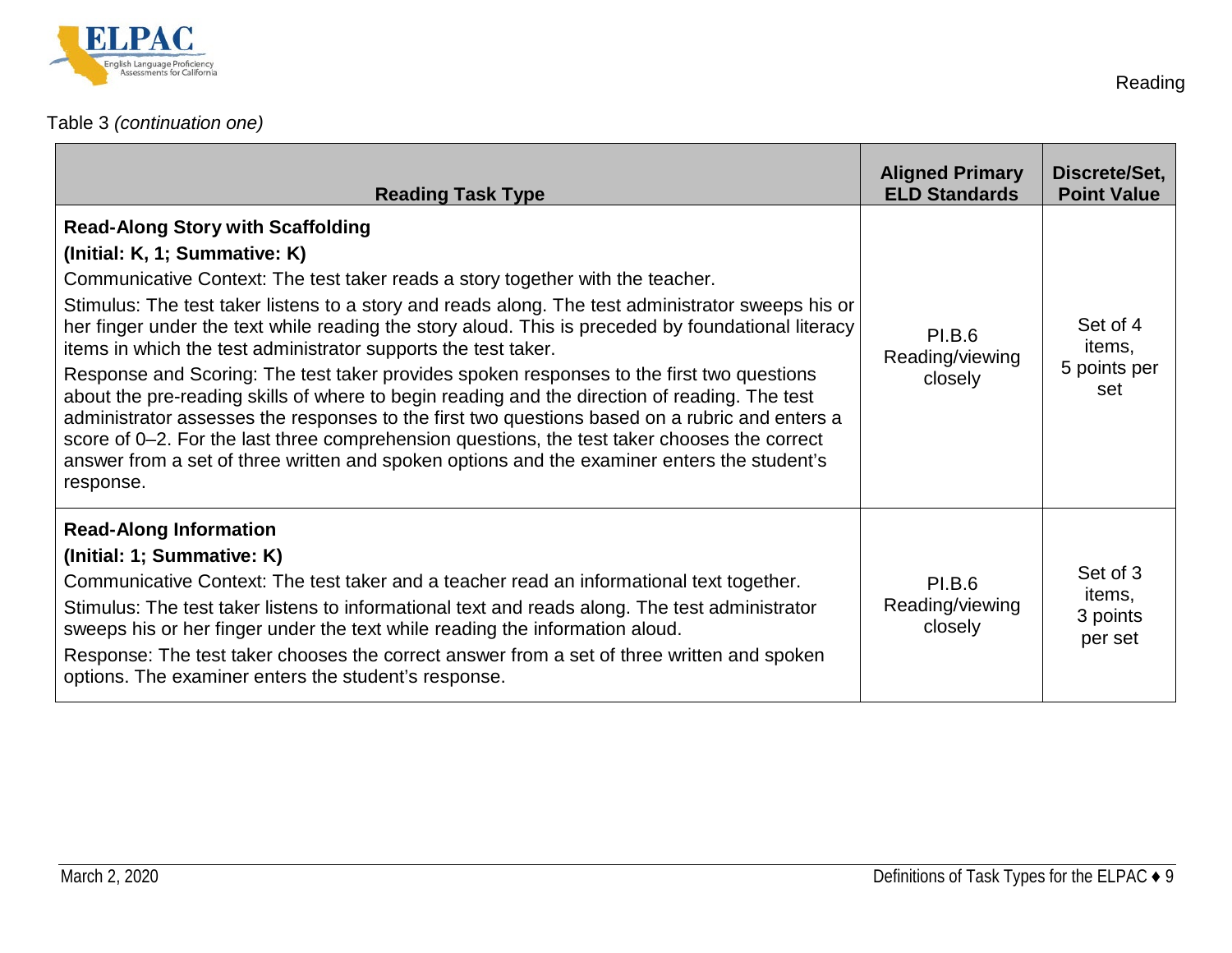

## [Table 3](#page-9-2) *(continuation two)*

| <b>Reading Task Type</b>                                                                                                                                                                                                                                                                                                                                                                                                                                                                                                                                   | <b>Aligned Primary</b><br><b>ELD Standards</b> | Discrete/Set,<br><b>Point Value</b> |
|------------------------------------------------------------------------------------------------------------------------------------------------------------------------------------------------------------------------------------------------------------------------------------------------------------------------------------------------------------------------------------------------------------------------------------------------------------------------------------------------------------------------------------------------------------|------------------------------------------------|-------------------------------------|
| <b>Read and Choose a Word</b><br>(Initial: 1, 2; Summative: 1)<br>Communicative Context: The test taker is reading a picture book independently.<br>Stimulus: The test taker looks at a picture.<br>Prompt: The test taker is asked to choose the word that represents the picture.<br>Response: The test taker reads three words and chooses the word that matches the picture.<br>The examiner marks the student's response.                                                                                                                             | <b>PI.B.6</b><br>Reading/viewing<br>closely    | Discrete,<br>1 point                |
| <b>Read and Choose a Sentence</b><br>(Initial: 2, 3–5, 6–8, 9–12; Summative: 1, 2, 3–5)<br>Communicative Context: The test taker is reading a picture book independently.<br>Stimulus: The test taker looks at a picture.<br>Prompt: The test taker is asked to choose the sentence that represents the picture.<br>Response: The test taker reads three sentences and chooses the sentence that describes the<br>picture. The examiner enters the student's response for grade 1 and grade 2 students.<br>Grades 3-12 students enter their own responses. | <b>PI.B.6</b><br>Reading/viewing<br>closely    | Discrete,<br>1 point                |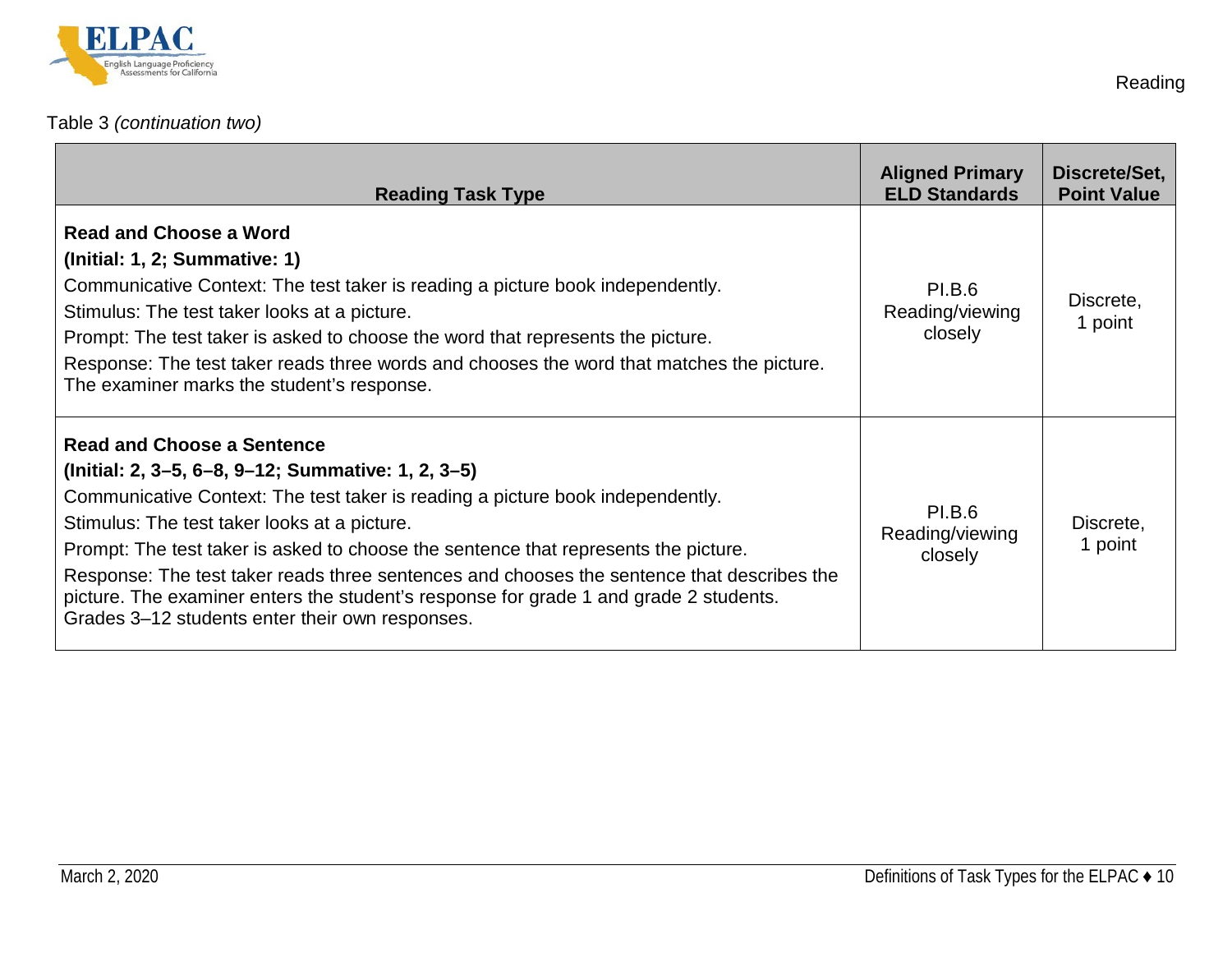

## [Table 3](#page-9-2) *(continuation three)*

| <b>Reading Task Type</b>                                                                                                                                                                                                                                                                                                                                                                                                                                                                                                | <b>Aligned Primary</b><br><b>ELD Standards</b>                                                                                                                                                                                                                                      | Discrete/Set,<br><b>Point Value</b>                                                  |
|-------------------------------------------------------------------------------------------------------------------------------------------------------------------------------------------------------------------------------------------------------------------------------------------------------------------------------------------------------------------------------------------------------------------------------------------------------------------------------------------------------------------------|-------------------------------------------------------------------------------------------------------------------------------------------------------------------------------------------------------------------------------------------------------------------------------------|--------------------------------------------------------------------------------------|
| <b>Read a Short Informational Passage</b><br>(Initial: 2, 3-5, 6-8, 9-12; Summative: 1, 2, 3-5, 6-8, 9-10, 11-12)<br>Communicative Context: The test taker reads a short informational passage about a topic from<br>science, math, or the social sciences.<br>Stimulus: The test taker reads an informational passage.<br>Response: The examiner enters the student's response for grade 1 and grade 2 students.<br>Grades 3-12 students enter their own responses.                                                    | Most items with<br><b>PI.B.6</b><br>Reading/viewing<br>closely; some<br>items with PI.B.7<br>Evaluating<br>language choices,<br>PI.B.8 Analyzing<br>language choices,<br>PII.A.1<br><b>Understanding text</b><br>structure, or PII.A.2<br>Understanding<br>cohesion                 | Set of<br>2-3 items,<br>1 point per<br>item                                          |
| <b>Read a Student Essay</b><br>(Summative: 3-5, 6-8, 9-10, 11-12)<br>Communicative Context: The test taker reads another student's essay to give the student<br>feedback before it is submitted to the teacher.<br>Stimulus: The test taker reads a student essay.<br>Response: The test taker answers a set of multiple-choice questions. Questions include<br>comprehension of main idea and details as well as questions concerning language use and<br>word choice. Grades 3–12 students enter their own responses. | <b>PI.B.6</b><br>Reading/viewing<br>closely, PI.B.7<br>Evaluating<br>language choices,<br>PI.B.8 Analyzing<br>language choices,<br>PII.A.1<br>Understanding text<br>structure, PII.A.2<br>Understanding<br>cohesion, PII.C.6<br>Connecting ideas,<br>or PII.C.7<br>Condensing ideas | Grades 3-5:<br>Set of 6 items<br>Grades 6-12:<br>Set of 8 items,<br>1 point per item |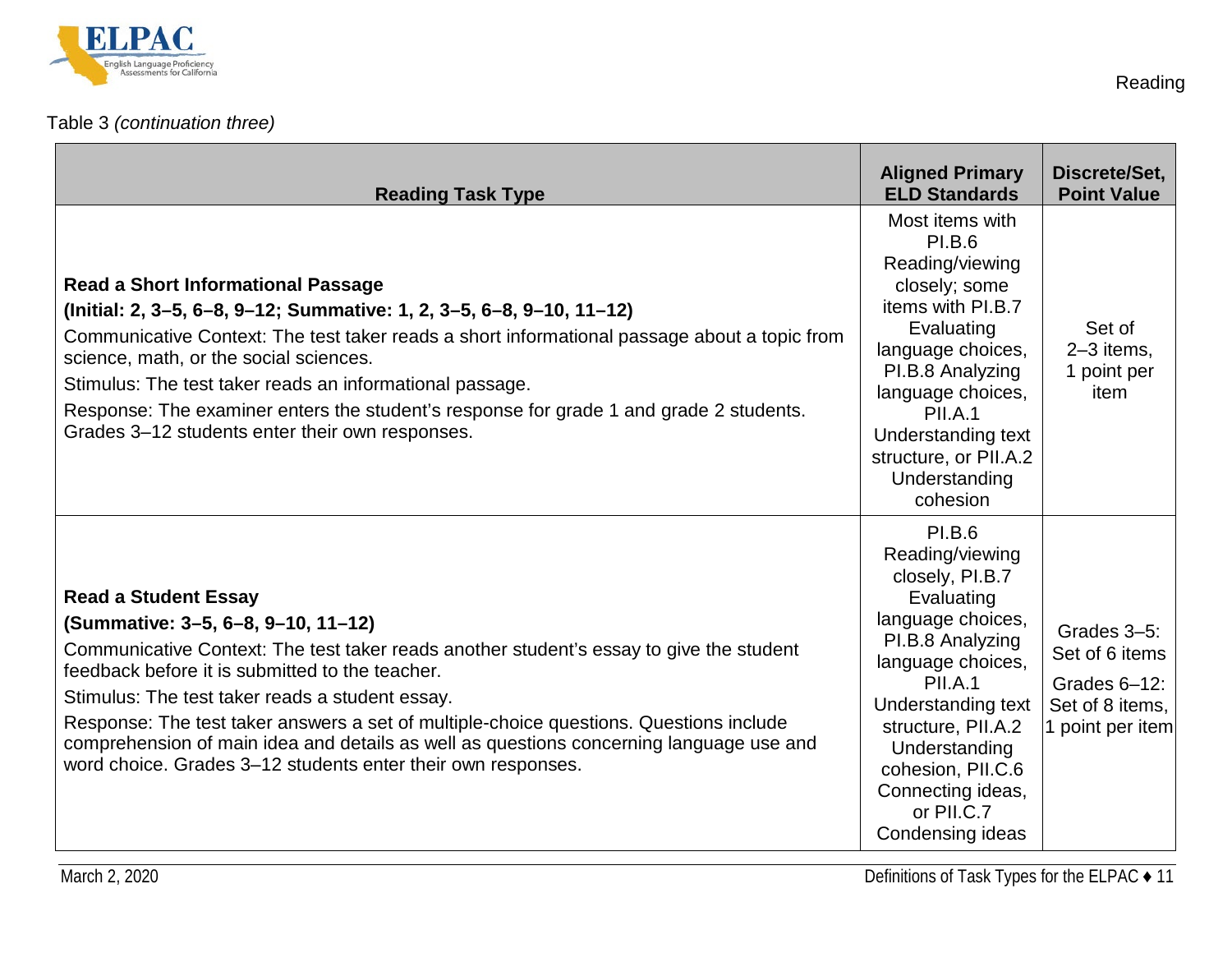

| <b>Reading Task Type</b>                                                                                                                                                                                                                                                                                                                                                                                                                                    | <b>Aligned Primary</b><br><b>ELD Standards</b>                                                                                                                                                                         | Discrete/Set,<br><b>Point Value</b>                                                                                                                                        |
|-------------------------------------------------------------------------------------------------------------------------------------------------------------------------------------------------------------------------------------------------------------------------------------------------------------------------------------------------------------------------------------------------------------------------------------------------------------|------------------------------------------------------------------------------------------------------------------------------------------------------------------------------------------------------------------------|----------------------------------------------------------------------------------------------------------------------------------------------------------------------------|
| <b>Read a Literary Passage</b><br>(Initial: 2; Summative: 1, 2, 3-5, 6-8, 9-10, 11-12)<br>Communicative Context: The test taker demonstrates the ability to read a literary passage<br>closely by answering questions.<br>Stimulus: The test taker reads a literary passage.<br>Response: The examiner enters the test taker's response for grade 1 and grade 2 students.<br>Grades 3-12 students enter their own responses.                                | <b>PI.B.6</b><br>Reading/viewing<br>closely, PI.B.7<br>Evaluating<br>language choices,<br>PI.B.8 Analyzing<br>language choices,<br>PII.A.1<br>Understanding text<br>structure, or PII.A.2<br>Understanding<br>cohesion | Initial:<br>Grade 2: Set<br>of 3 items,<br>1 point per<br>item<br>Summative:<br>Grades 1, 2:<br>Set of 3-4<br>items<br>Grades 3-12:<br>Set of 6 items,<br>1 point per item |
| <b>Read an Informational Passage</b><br>(Initial: 3-5, 6-8, 9-12; Summative: 1, 2, 3-5, 6-8, 9-10, 11-12)<br>Communicative Context: The test taker demonstrates the ability to read an informational<br>passage closely by answering questions.<br>Stimulus: The test taker reads an informational passage.<br>Response: The examiner enters the test taker's response for grade 1 and grade 2 students.<br>Grades 3-12 students enter their own responses. | <b>PI.B.6</b><br>Reading/viewing<br>closely, PI.B.7<br>Evaluating<br>language choices,<br>PI.B.8 Analyzing<br>language choices,<br>PII.A.1<br>Understanding text<br>structure, or PII.A.2<br>Understanding<br>cohesion | Grades 1, 2:<br>Set of 3-4<br>items<br>Grades 3-12:<br>Set of 5-6<br>items, 1 point<br>per item                                                                            |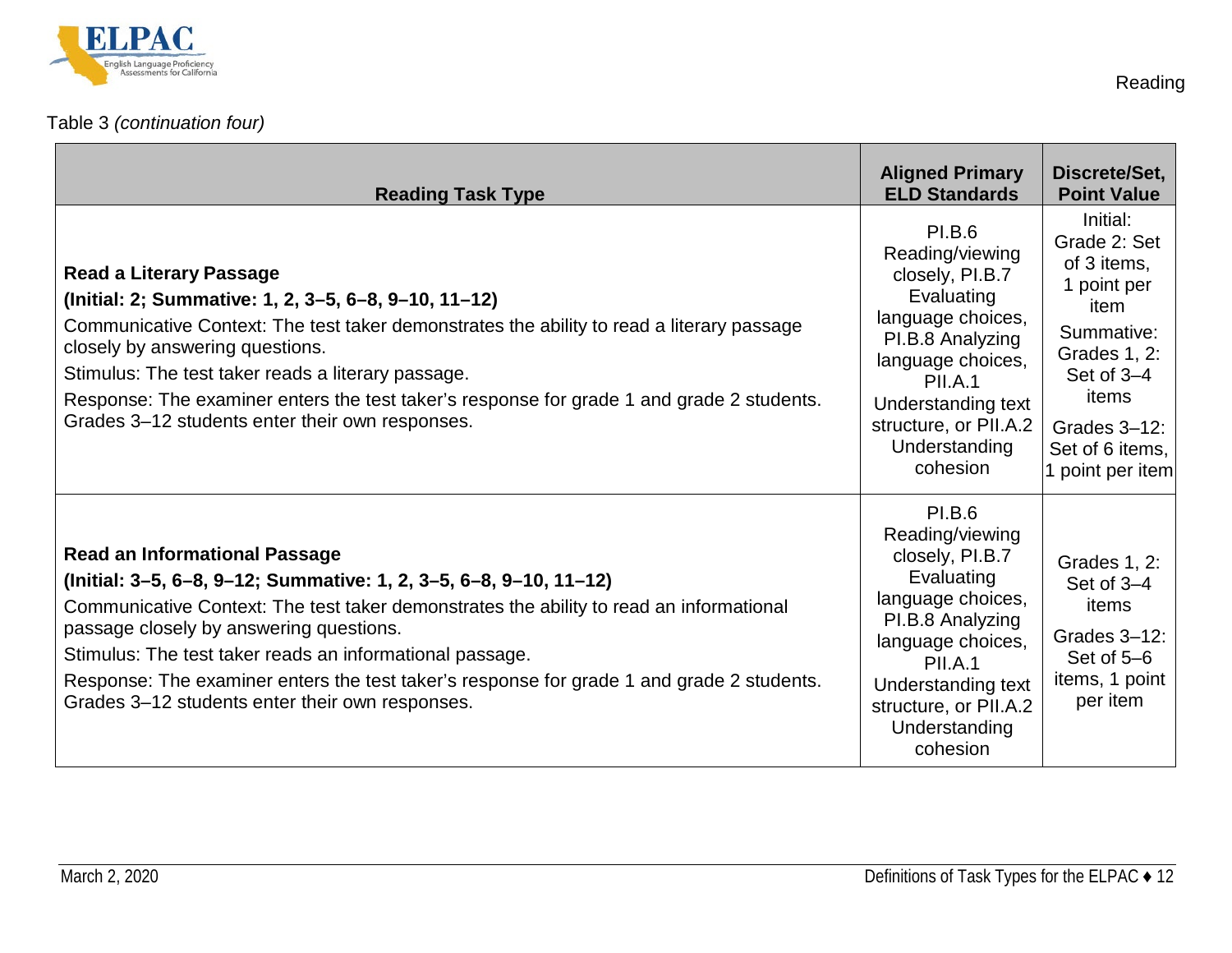

## **Writing**

The Writing domain consists of seven task types. Each task type contains constructed-response items aligned with specific standards in the collaborative and productive modes of communication. Taken together, the task types are meant to elicit information about a range of proficiency levels at each grade and grade span. The tasks are described in the following table.

#### **Table 4. ELPAC Writing Task Types**

<span id="page-14-2"></span><span id="page-14-1"></span><span id="page-14-0"></span>

| Label a Picture-Word with Scaffolding<br>(Initial: K, 1; Summative: K)<br>Communicative Context: The test taker is collaborating with a teacher to write about a picture<br>for a classroom display.<br>Stimulus: The test taker looks at a picture.<br>PI.C.10 Writing<br>Prompts: The test taker is prompted to write labels for a picture. The test administrator supports<br>the test taker by prompting for letter level output before prompting for full words.<br>Responses: The test taker writes letters $(K, 1)$ and words $(K, 1)$ for items in the picture.<br>Scoring: An examiner scores the response after the test administration based on Writing<br>Rubrics. | Set of 4 items.<br>6 points per set |
|--------------------------------------------------------------------------------------------------------------------------------------------------------------------------------------------------------------------------------------------------------------------------------------------------------------------------------------------------------------------------------------------------------------------------------------------------------------------------------------------------------------------------------------------------------------------------------------------------------------------------------------------------------------------------------|-------------------------------------|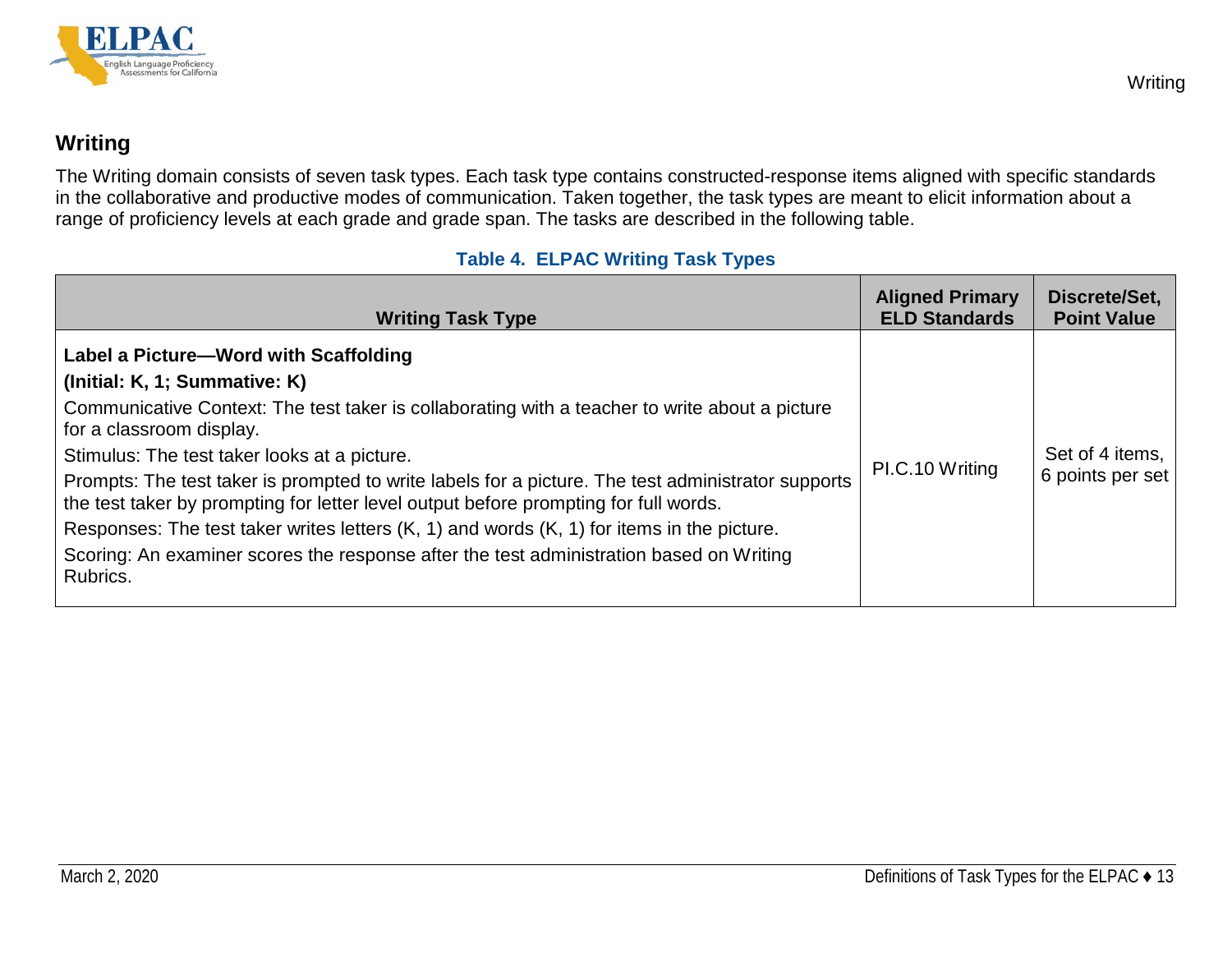

| <b>Writing Task Type</b>                                                                                                                                                                                                                                                                                                                                                                                                                                                                                                                                                                                                                                                                                                                                                                                                      | <b>Aligned Primary</b><br><b>ELD Standards</b>                                                        | Discrete/Set,<br><b>Point Value</b>                                                                                                                                                                                  |
|-------------------------------------------------------------------------------------------------------------------------------------------------------------------------------------------------------------------------------------------------------------------------------------------------------------------------------------------------------------------------------------------------------------------------------------------------------------------------------------------------------------------------------------------------------------------------------------------------------------------------------------------------------------------------------------------------------------------------------------------------------------------------------------------------------------------------------|-------------------------------------------------------------------------------------------------------|----------------------------------------------------------------------------------------------------------------------------------------------------------------------------------------------------------------------|
| <b>Write a Story Together with Scaffolding</b><br>(Initial: K, 1, 2; Summative: K, 1, 2)                                                                                                                                                                                                                                                                                                                                                                                                                                                                                                                                                                                                                                                                                                                                      | Grades K-2<br><b>PI.A.2</b><br>Interacting via<br>written English<br>Grades 1-2<br>PI.C.10<br>Writing | Initial:<br>K: Set of 4<br>items, 6 points<br>per set                                                                                                                                                                |
| Communicative Context: The test taker collaborates with a teacher to jointly compose a<br>short literary text.<br>Stimulus: The test taker sees a picture and is provided the initial sentence of the story followed<br>by a sentence frame. The test administrator supports the test taker by prompting for letter level<br>output, then word level, and finally one sentence.<br>Prompts 1–2: Test taker hears the title and writes the missing (initial) letters.<br>Prompt 3: Test taker hears a sentence and writes the missing word.<br>Prompt 4: Test taker is asked to compose and write a sentence to complete the story.<br>Response: Test taker writes letters, a word, and a sentence in the blank spaces.<br>Scoring: An examiner scores the response after the test administration based on Writing<br>Rubrics. |                                                                                                       | Grades 1, 2:<br>Set of 4 items,<br>7 points per set<br>Summative:<br>K: Set of 4<br>items, 6 points<br>per set<br>Grade 1: Set of<br>3 items,<br>6 points per set<br>Grade 2: Set of<br>2 items,<br>5 points per set |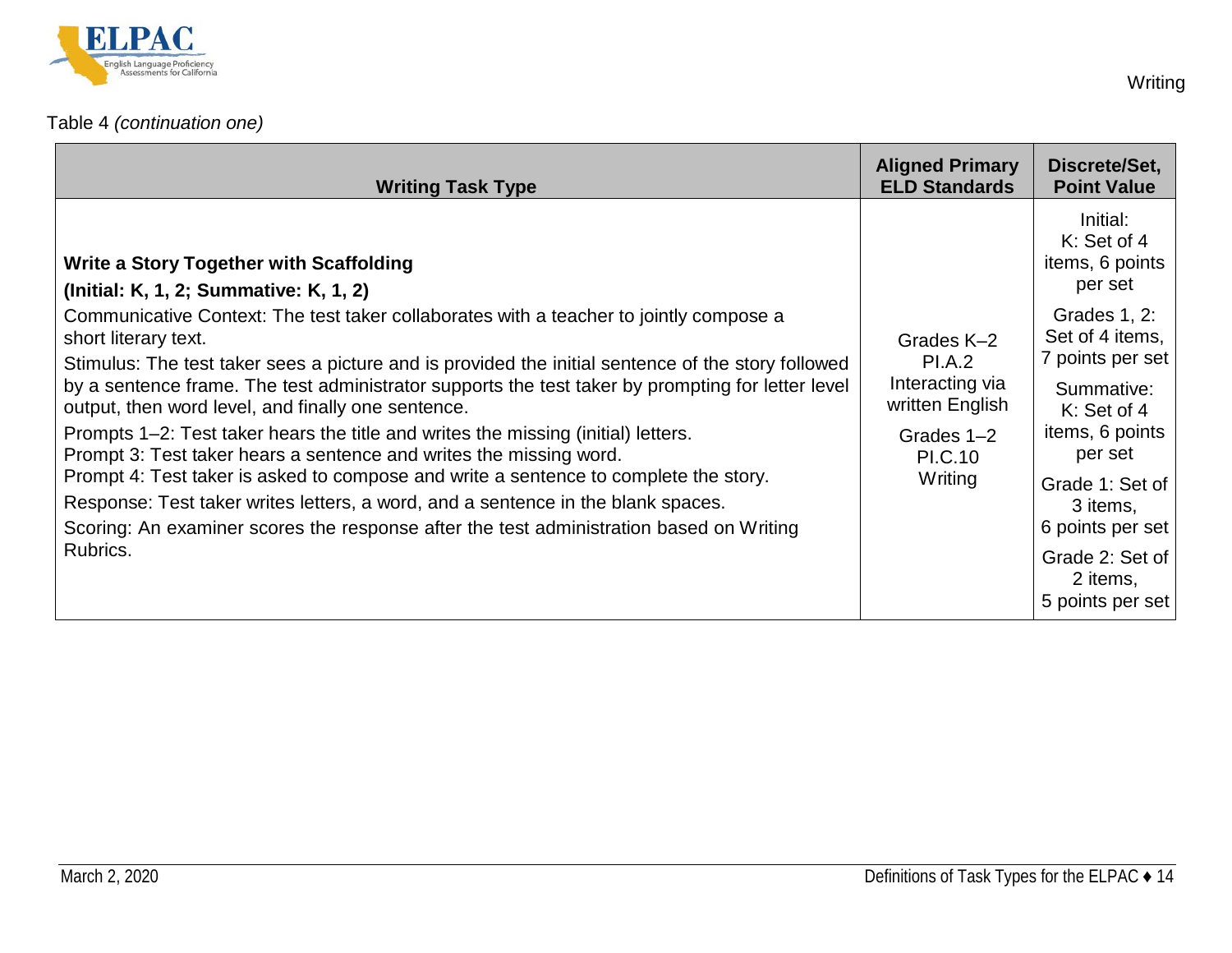

## [Table 4](#page-14-2) *(continuation two)*

| <b>Writing Task Type</b>                                                                                                                                                                                                                                                                                                                                                                                                                                                                                                                                                                                                           | <b>Aligned Primary</b><br><b>ELD Standards</b>                                       | Discrete/Set,<br><b>Point Value</b>    |
|------------------------------------------------------------------------------------------------------------------------------------------------------------------------------------------------------------------------------------------------------------------------------------------------------------------------------------------------------------------------------------------------------------------------------------------------------------------------------------------------------------------------------------------------------------------------------------------------------------------------------------|--------------------------------------------------------------------------------------|----------------------------------------|
| Write an Informational Text Together<br>(Summative: 1, 2)<br>Communicative Context: The test taker collaborates with a teacher to jointly compose a<br>short informational text.<br>Stimulus: The test taker sees a picture and is provided with the first sentences of an<br>informational text.<br>Prompt 1: Test taker hears a sentence and writes it as dictation.<br>Prompt 2: Test taker is asked to compose and write a sentence to complete the story.<br>Response: Test taker write sentences in the blank spaces.<br>Scoring: An examiner scores the response after the test administration based on Writing<br>Rubrics. | <b>PI.A.2</b><br>Interacting via<br>written<br>English,<br><b>PI.C.10</b><br>Writing | Set of 2 items.<br>5 points per<br>set |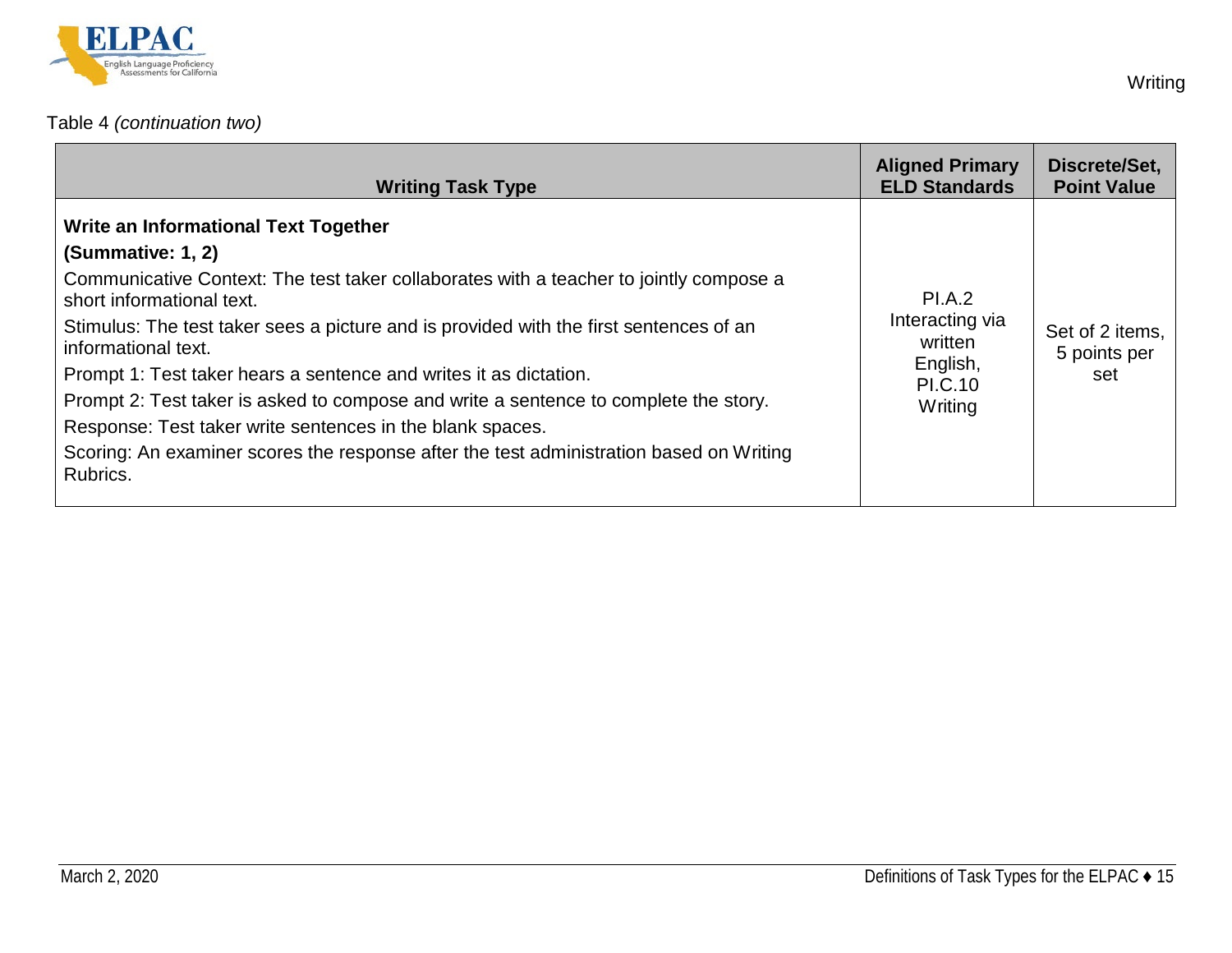

## [Table 4](#page-14-2) *(continuation three)*

| <b>Writing Task Type</b>                                                                                                                                                                                                                                                                                                                                                                                                                                                                                                                                                                                                                                                                                                                                                                                                                                                                                                                                                                                                                                                                                                                                                        | <b>Aligned Primary</b><br><b>ELD Standards</b>                                                                               | Discrete/Set,<br><b>Point Value</b>                                                                                                                                                                                 |
|---------------------------------------------------------------------------------------------------------------------------------------------------------------------------------------------------------------------------------------------------------------------------------------------------------------------------------------------------------------------------------------------------------------------------------------------------------------------------------------------------------------------------------------------------------------------------------------------------------------------------------------------------------------------------------------------------------------------------------------------------------------------------------------------------------------------------------------------------------------------------------------------------------------------------------------------------------------------------------------------------------------------------------------------------------------------------------------------------------------------------------------------------------------------------------|------------------------------------------------------------------------------------------------------------------------------|---------------------------------------------------------------------------------------------------------------------------------------------------------------------------------------------------------------------|
| Describe a Picture (Integrated Skills: Writing with Reading)<br>(Initial: 2, 3–5; Summative: 1, 2, 3–5, 6–8, 9–10, 11–12)<br>Communicative Context: At grades 1 and 2, the test taker writes a description of what is<br>happening in a picture. At grades 3-12, the test taker revises and expands on the ideas of a<br>paragraph written by a classmate.<br>Stimulus: At grades 1 and 2, the test taker is provided with an image. At grades 3–12, the<br>test taker is provided with an image and a paragraph that was supposedly written by a<br>classmate.<br>Prompt: At grades 1 and 2, the test taker is prompted to describe the image. At grades 3-<br>12, the test taker is asked to expand, correct, and/or combine different sentences written<br>by a classmate before completing the final task of writing a sentence.<br>Response: At grades 1 and 2, the test taker writes a description. At grades 3–12, the test<br>taker expands, corrects, and/or combines different sentences written by a classmate<br>before completing the final task of writing a sentence.<br>Scoring: An examiner scores the response after the test administration based on Writing | Grades 1-2<br>PI.C.10 Writing<br>Grades 3-12<br>PI.A.2 Interacting<br>via written<br>English, PII.C.7<br>Condensing<br>ideas | Initial:<br>Grade 2:<br>Discrete,<br>3 points<br>Grades 3-5:<br>Set of 2 items,<br>4 points per set<br>Summative:<br>Grades 1-2:<br>Discrete,<br>3 points<br>Grades $3-12$ :<br>Set of 2 items,<br>4 points per set |
| Rubrics.                                                                                                                                                                                                                                                                                                                                                                                                                                                                                                                                                                                                                                                                                                                                                                                                                                                                                                                                                                                                                                                                                                                                                                        |                                                                                                                              |                                                                                                                                                                                                                     |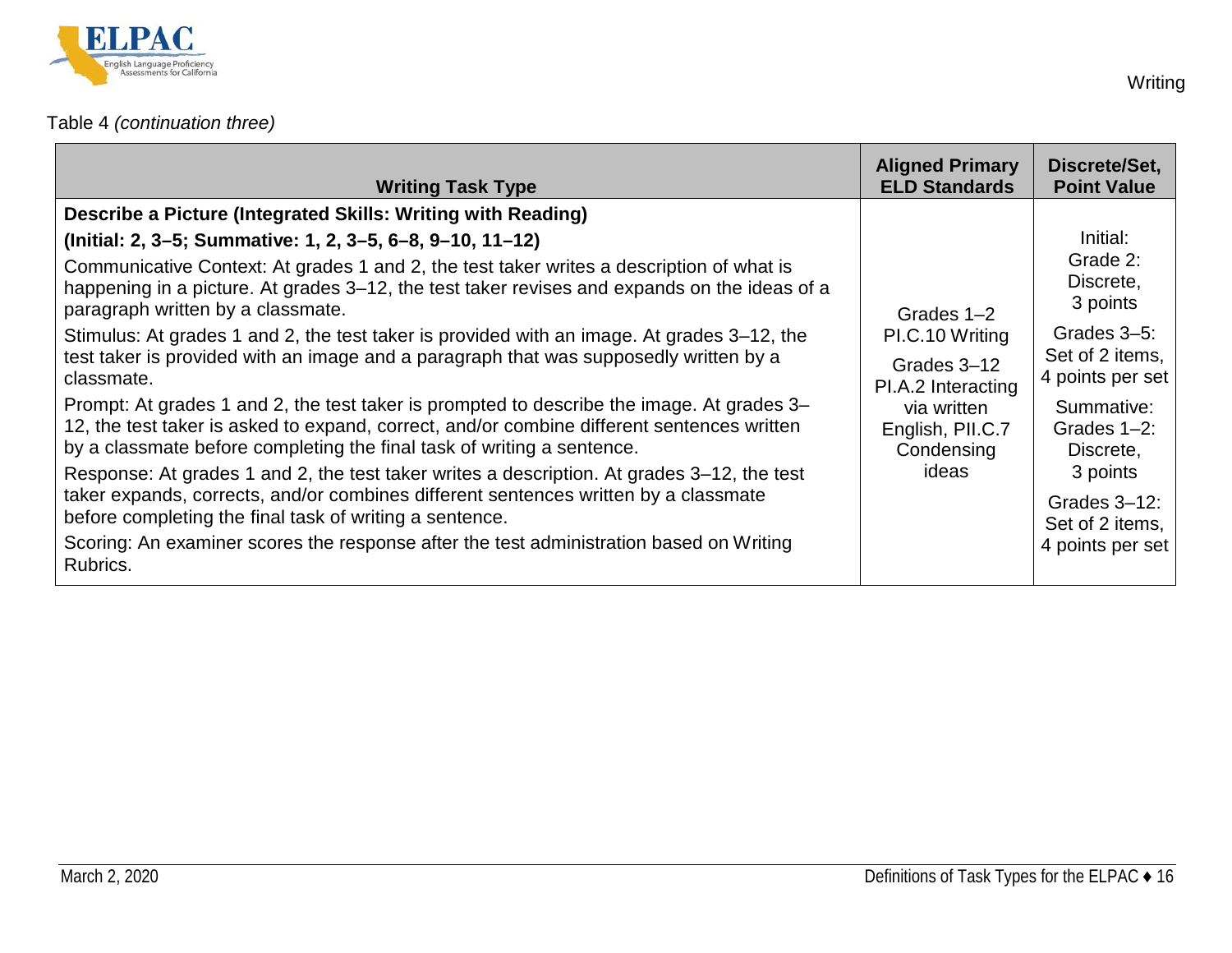

## [Table 4](#page-14-2) *(continuation four)*

| <b>Writing Task Type</b>                                                                                                                                                                                                                                                                                                                                                                                                                                                                                                                                                                                                                                                                                                                                                                                                                                                                                                                                                                                                                                                                                                        | <b>Aligned Primary</b><br><b>ELD Standards</b>                                               | Discrete/Set,<br><b>Point Value</b>                                       |
|---------------------------------------------------------------------------------------------------------------------------------------------------------------------------------------------------------------------------------------------------------------------------------------------------------------------------------------------------------------------------------------------------------------------------------------------------------------------------------------------------------------------------------------------------------------------------------------------------------------------------------------------------------------------------------------------------------------------------------------------------------------------------------------------------------------------------------------------------------------------------------------------------------------------------------------------------------------------------------------------------------------------------------------------------------------------------------------------------------------------------------|----------------------------------------------------------------------------------------------|---------------------------------------------------------------------------|
| <b>Write About an Experience</b><br>(Initial: 6-8, 9-12; Summative: 1, 2, 3-5, 6-8, 9-10, 11-12)<br>Communicative Context: The test taker is provided with a common topic, such as a favorite<br>celebration or a memorable trip. The test taker is prompted to write about the topic from his/her<br>own personal experience.<br>Stimulus: The test taker is provided with a common topic, such as a favorite celebration or a<br>memorable trip.<br>Prompt: The test taker is prompted to write about the topic.                                                                                                                                                                                                                                                                                                                                                                                                                                                                                                                                                                                                              | Grades 1, 2:<br>PI.C.12 Selecting<br>language<br>resources<br>Grades 3-12<br>PI.C.10 Writing | Grade 1:<br>Discrete,<br>3 points<br>Grades 2-12<br>Discrete, 4<br>points |
| Response: The test taker writes a paragraph about a personal experience.<br>Scoring: An examiner scores the response after the test administration based on Writing<br>Rubrics.                                                                                                                                                                                                                                                                                                                                                                                                                                                                                                                                                                                                                                                                                                                                                                                                                                                                                                                                                 |                                                                                              |                                                                           |
| Write About Academic Information (Integrated Skills: Writing with Reading)<br>(Summative: 3-5, 6-8, 9-10, 11-12)<br>Communicative Context: The test taker interprets academic information from a graphic<br>organizer created for a group project and answers two questions about it.<br>Stimulus: The test taker views a graphic organizer with information that was compiled for a<br>group project.<br>Prompt: In the first question, the test taker is asked to write one sentence to provide a<br>general interpretation of the information or to present information about an important detail.<br>In grades 3–5, the second question asks students to provide additional details using<br>information from the graphic organizer. In grades 6–12, the second question asks the student<br>to respond to another student with an opinion or to complete another student's academic<br>paragraph.<br>Response: The test taker answers two questions to provide important information from the<br>graphic organizer.<br>Scoring: An examiner scores the response after the test administration based on Writing<br>Rubrics. | Grades 3-12<br>PI.C.10 Writing<br>Grades 6-12<br>PI.C.11 Justifying<br>and arguing           | Set of 2<br>items,<br>5 points<br>per set                                 |